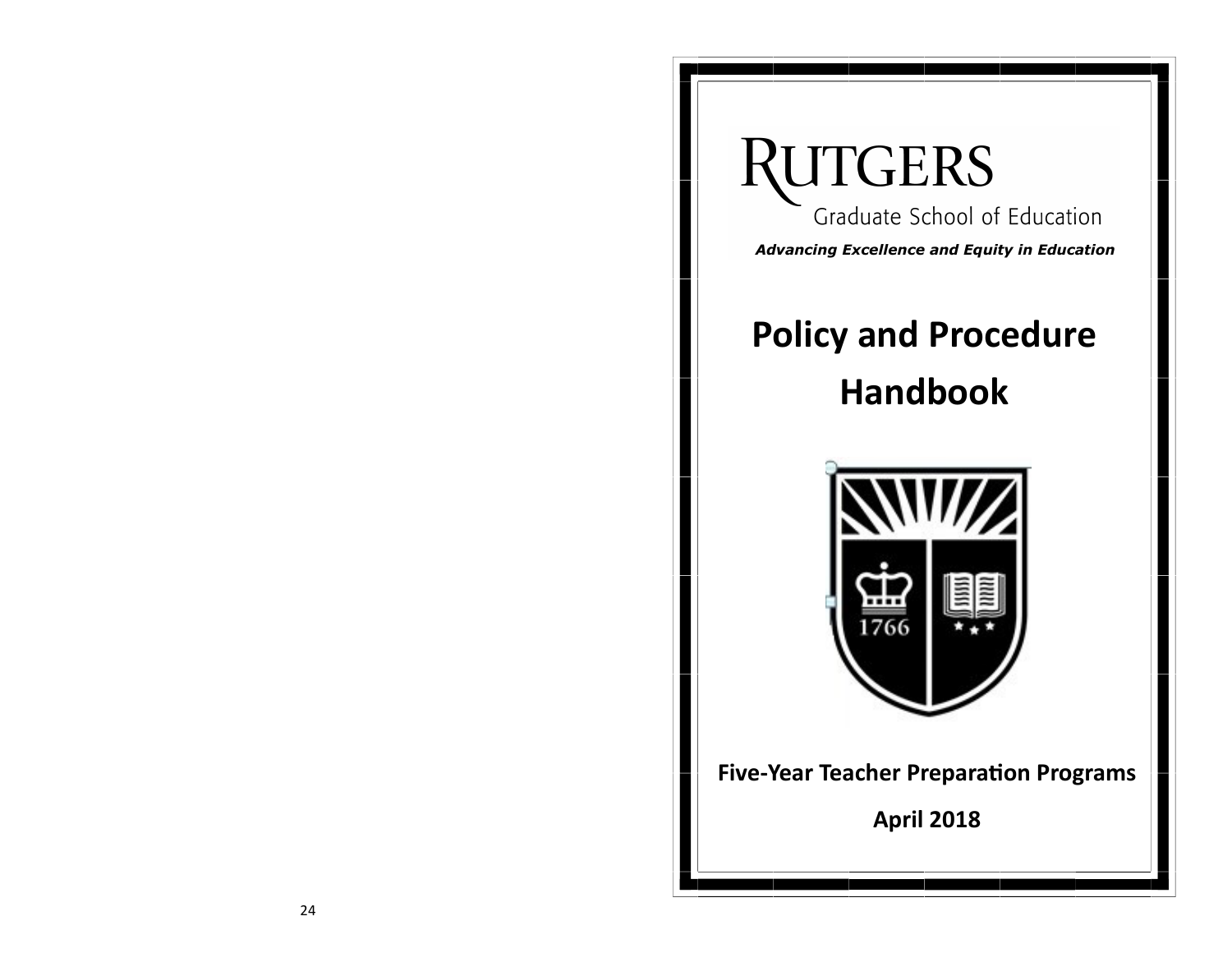## **Program Faculty**

**Dr. Nora Hyland, Associate Dean and Faculty Director of Teacher Education nora.hyland@gse.rutgers.edu** 

**Early Childhood/Elementary Education** Dr. Dan Battey, Coordinator Dan.battey@gse.rutgers.edu Dr. Carrie Lobman Carrie.lobman@gse.rutgers.edu Dr. Amy Lewis Amy.lewis@gse.rutgers.edu Dr. Sharon Ryan Sharon.ryan@gse.rutgers.edu Dr. Nora Hyland Nora.hyland@gse.rutgers.edu

#### **English Education**

Dr. Cheryl McLean Cheryl.mclean@gse.rutgers.edu Dr. Erica Boling Erica.boling@gse.rutgers.edu Dr. Alisa Belzer Alisa.belzer@gse.rutgers.edu Dr. Lauren Kelly Lauren.kelly@gse.rutgers.edu Dr. Nicole Mirra Nicole.mirra@gse.rutgers.edu

#### **Foreign Language Education**

Dr. Mary Curran, Coordinator mary.curran@gse.rutgers.edu Dr. Nydia Flores nflores@rci.rutgers.edu Dr. Ariana Mangual -Figueroa, Coordinator Araiana.mangual -figueroa@gse.rutgers.edu Dr. Christelle Palpacuer -Lee Christelle.palpacuer -lee@gse.rutgers.edu

#### **Dance Education**

Dr. Barbara Bashaw Barbara.bashaw@rutgers.edu Frederick Curry Frederick.curry@rutgers.edu

**Science Education** Dr. Eugenia Etkina, Coordinator eugenia.etkina@gse.rutgers.edu Dr. Ravit Duncan

ravit.duncan@gse.rutgers.edu

#### **Math Education**

Dr. Keith Weber, Coordinator Keith.weber@gse.rutgers.edu

Dr. Carolyn Maher Carolyn.maher@gse.rutgers.edu Dr. Pablo Mejia -Ramos Pablo.mejia@gse.rutgers.edu Dr. Gerald Goldin Gerald.goldin@gse.rutgers.edu

**Social Studies Education**  Dr. Beth Rubin, Coordinator beth.rubin@gse.rutgers.edu Dr. Ben Justice, Coordinator ben.justice@gse.rutgers.edu

#### **Special Education**

Dr. Dake Zhang, Coordinator Dake.zhang@gse.rutgers.edu Dr. Angela O'Donnell Angela.odonnell@gse.rutgers.edu Dr. Judith Harrison Judith.harrison@gse.rutgers.edu Dr. Matthew Mayer mayerma@rci.rutgers.edu

#### **GSE -CSPN District Liaisons**

Dr. Kedra Gamble Kedra.gamble@gse.rutgers.edu Ms. Lisa Knox Lisa.knox@gse.rutgers.edu Ms. Margo O'Connor Margo.oconnor@gse.rutgers.edu Dr. Kisha Porcher Kisha.porcher@gse.rutgers.edu Dr. Maqueda Randall -Weeks Maqueda.randall.weeks@gse.rutgers.edu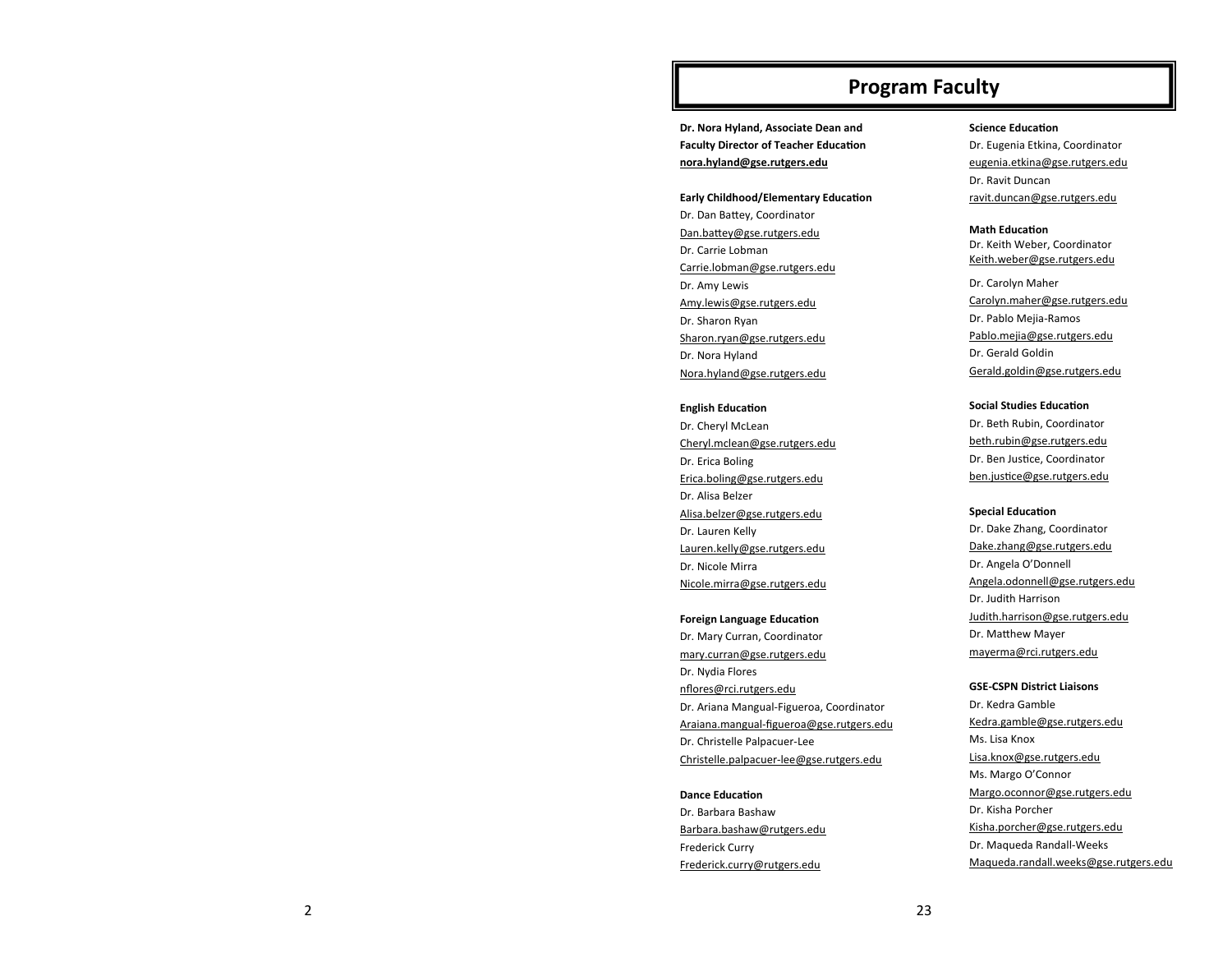## **Office of Student and Academic Services**

Office of Student and Academic Services Graduate School of Education, Room 110 10 Seminary Place New Brunswick, NJ 08901 www.gse.rutgers.edu academic.services@gse.rutgers.edu 848-932-3232

OSAS is the "Administrative Hub" of the GSE. We are happy to assist you in navigating through your GSE program. Please feel free to stop by the office during regular business hours, Monday through Friday 8:30 to 5:00. If you don't know where to go for help, OSAS can help direct you:

- General questions/appointments: Ken Tufo or Ericka Diaz
- Field placements/Teaching Internship: Lisa Kruger or Ken Tufo
- General Education Requirements: Ken Tufo
- Certification Applications: Ken Tufo
- Additional Endorsements (TOSD, P-3, ESL, etc): Marie Pavelchak
- GSE Commencement: Marie Pavelchak or Matt Winkler

Amy Wollock, JD, MBA Senior Assistant Dean for Enrollment Management & Academic Affairs Amy.wollock@gse.rutgers.edu

Matthew Winkler, EdD Assistant Dean for Advisement Matt.winkler@gse.rutgers.edu

Lisa Kruger Director, Teacher Education lisa.kruger@gse.rutgers.edu Marie Pavelchak Senior Student Program Coordinator Marie.pavelchak@gse.rutgers.edu

Trevor Johnson Administrative Coordinator Trevor.johnson@gse.rutgers.edu

Ken Tufo Program Coordinator Ken.tufo@gse.rutgers.edu

Ericka Diaz Administrative Assistant Ericka.diaz@gse.rutgers.edu

## **GSE Mission Statement**

The Rutgers University Graduate School of Education is dedicated to the study and improvement of education. The creation of knowledge about teaching and learning is central to our mission. We seek to ensure that all children and adults have access to high quality educational programs. As such, our work addresses the cognitive, social, organizational, cultural, linguistic, developmental, and policy dimensions of education. Our instructional programs are designed to produce graduates who become effective educational practitioners, transformative educational leaders, and accomplished educational researchers. Our partnerships and service contributions focus on New Jersey but extend to both national and global communities.

## **GSE Vision Statement**

We aspire to bring distinction to Rutgers by conducting research and improving practice in relation to three pressing issues in education:

- I. meeting the needs of diverse learners,
- II. using emerging digital pedagogical tools effectively, and
- III. addressing the equity and adequacy of financial, human, and social resources for PK-12 and higher education.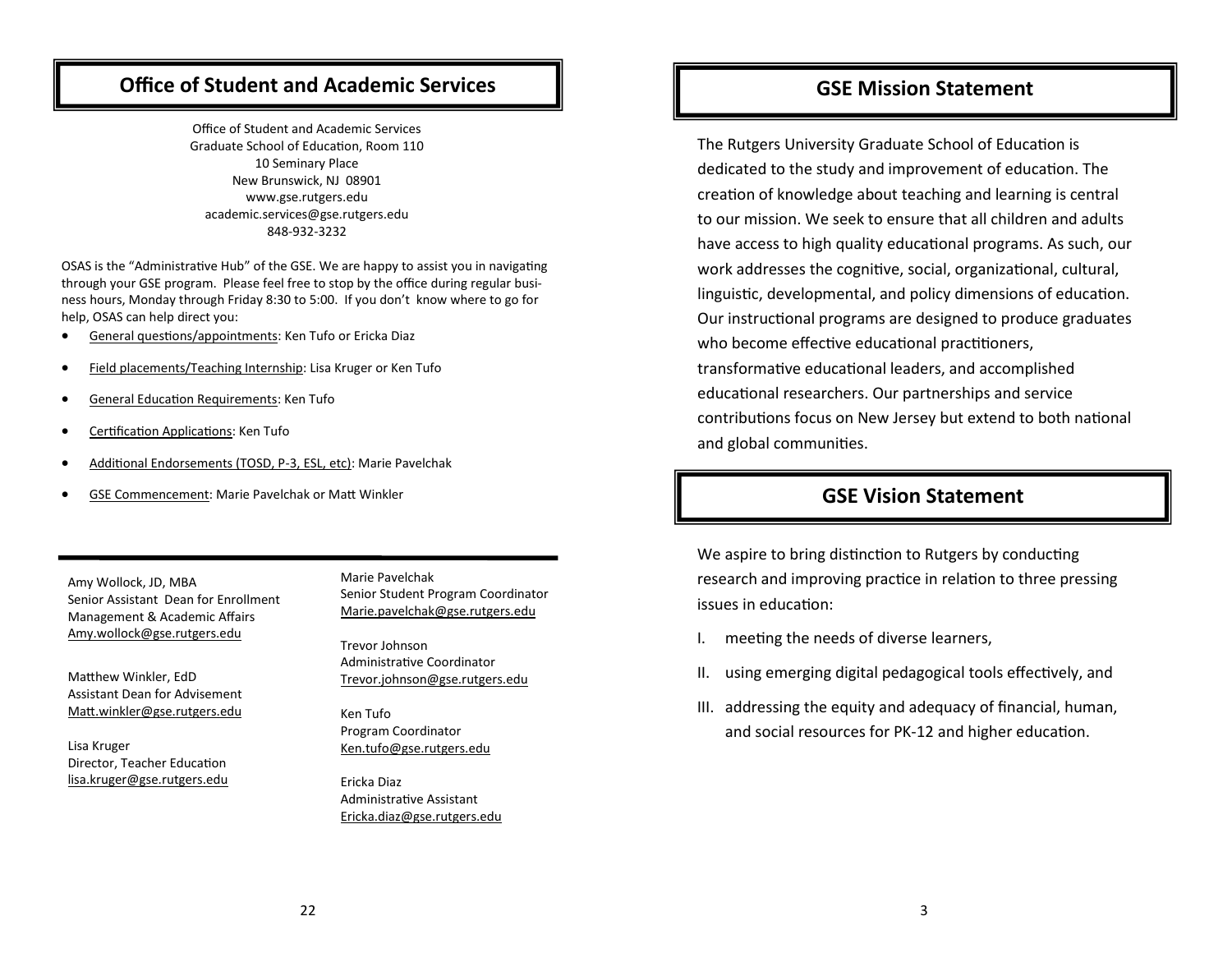# **GSE Urban Social Justice**

## **Teacher Preparation Program**

The GSE's Teacher Preparation Program is designed to develop teachers to be engaged in and committed to excellence, equity, and social justice in their teaching practice. New Jersey is a uniquely diverse and urban state as defined by the following: large numbers of students from historically marginalized linguistic, economic, and cultural backgrounds; high-poverty districts or schools; and population density combined with educational inequality. The GSE Teacher Preparation Program aims to develop a diverse generation of teachers prepared according to the New Jersey Professional Standards for Teachers with the skills and dispositions to both teach and advocate for all students, as well as to learn from students and their communities. Teachers prepared at the GSE will learn to critically analyze the social politics of urban, rural, and suburban schools and use that analysis to advocate for each other, their students, and the families that they serve as they engage in the most effective instructional practices built upon deep knowledge of their students. Rutgers GSE Teacher Candidates benefit from working with some of the best education faculty in the world and gain realworld experience by partnering with carefully selected mentor teachers in districts/ schools serving economically, racially, ethnically, and linguistically diverse communities in New Jersey. In order to cultivate the unique set of skills for success in our nation's increasingly diverse schools, GSE Teacher Candidates do their clinical work in school- and community-based placements in urban partner districts that are part of the GSE - Community School Partnership Network (GSE-CSPN).

## **Scholarships and Fellowships**

Students finance their education in several ways, including fellowships, scholarships, and assistantships offered by the GSE. In addition, GSE students may be eligible for awards provided by Rutgers. Funding for graduate education is also available from external sources. Please refer to the GSE website for additional information regarding funding options http:// gse.rutgers.edu/academic-programs/fellowships-assistantship-andscholarships .

The GSE has several fellowship and scholarship programs that are administered and awarded within the school. These programs are competitive but qualified students are encouraged to apply. Students who submit an application will be considered for the listed scholarship and fellowship opportunities for which they are eligible.

Awards typically range from \$500 to \$3,000 annually. Scholarship and fellowship awards are made on the basis of outstanding academic promise or achievement and/or unusual financial circumstances or need. To be considered for an award you must submit an application online no later than **March 1st** unless otherwise noted: http://gse.rutgers.edu/academicprograms/fellowships-assistantship-and-scholarships . The application link will be made available in late November.

At the time of application, you will be asked to provide the name and contact information for two individuals to serve as references. The committee prefers academic references over personal references. In addition, you will be asked to submit a one- to two-page statement of your professional goals.

Information about other merit-based and needs-based financial aid, including loans and college work-study programs within and external to Rutgers, may be obtained from the Office of Financial Aid https:// studentaid.rutgers.edu/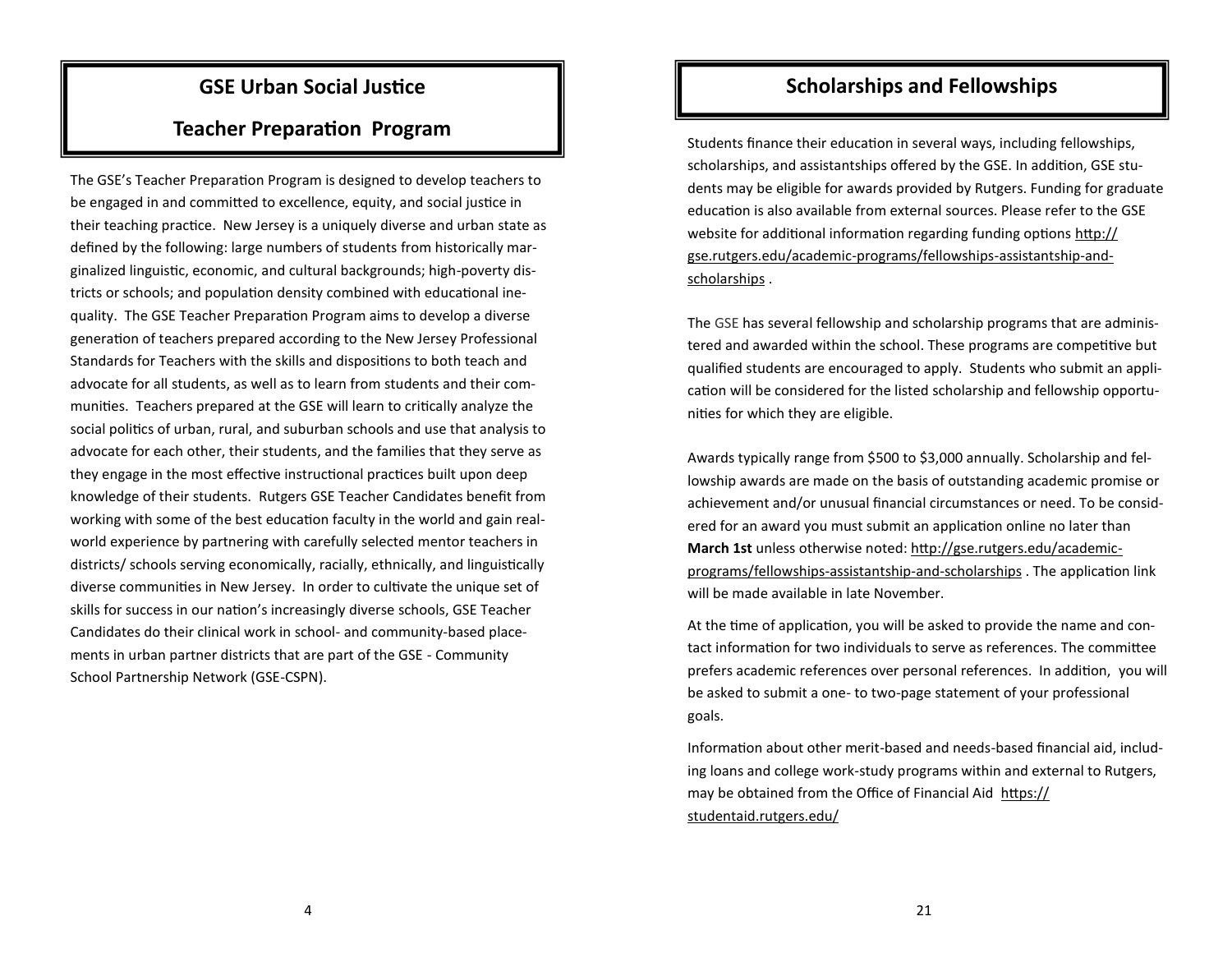## **Removal from Fieldwork**

Fieldwork provides students with an opportunity to put the skills and knowledge gained through coursework into practice in a P-12 setting. It also represents a very public and important partnership between Rutgers GSE and local P-12 districts. The GSE will make every effort to arrange for a positive, supportive environment for students. It is critical that GSE students represent the GSE in the best possible light.

Students in P-12 field placements are expected to adhere to all of the following:

- The host school rules regarding lesson planning, assessment, attendance, professional demeanor, etc.;
- The GSE faculty guidelines and guidance regarding the Internship experience;
- The New Jersey Professional Standards for Teachers; and,
- The University Code of Student Conduct.

Failure to adhere to any of these sets of expectations, or poor performance over a substantial period of time, may result in the student's removal from a field placement. Any student so removed may choose to subsequently and voluntarily withdraw from the teacher preparation program or petition the faculty to be allowed to continue in the program under special conditions.

## **Design Principles for the GSE Teacher Preparation Program**

**An urban and social justice teacher preparation program prepares** 

### **candidates to:**

- Develop meaningful understandings of diverse students and their experiences and communities, and the social, economic, historical and political dimensions of urban settings and schools.
- Effectively teach diverse students, including those from historically marginalized linguistic, cultural and economic backgrounds.
- Identify and disrupt instances and patterns of discrimination and marginalization, and develop their students' critical and active citizenship capacities.
- Balance constructivist, student-centered approaches with explicit instruction and scaffolding.
- Deeply understand their disciplines, research-based current/best practices in their disciplines, and student learning in their disciplines.
- Be caring, competent, rigorous and reflective practitioners.

## **GSE Teacher Preparation Program Claims**

- 1. Our students understand the central concepts, tools of inquiry, and structures of the discipline, especially as they relate to the Common Core Standards and the NJ Core Curriculum Content Standards.
- 2. Our students demonstrate pedagogical content knowledge in their planning and design of instructional plans and their use of multiple assessment strategies to evaluate and promote student learning.
- 3. Our students demonstrate knowledge of learners and learning in accommodating diverse learners and those with special needs and in the design of learning environments that provide a supportive, safe, and respectful environment.
- 4. Our students demonstrate knowledge of appropriate professional practice in their use of effective communication in the classroom, knowledge of strategies for building relationships with parents to support student learning, and knowledge of opportunities to pursue professional growth.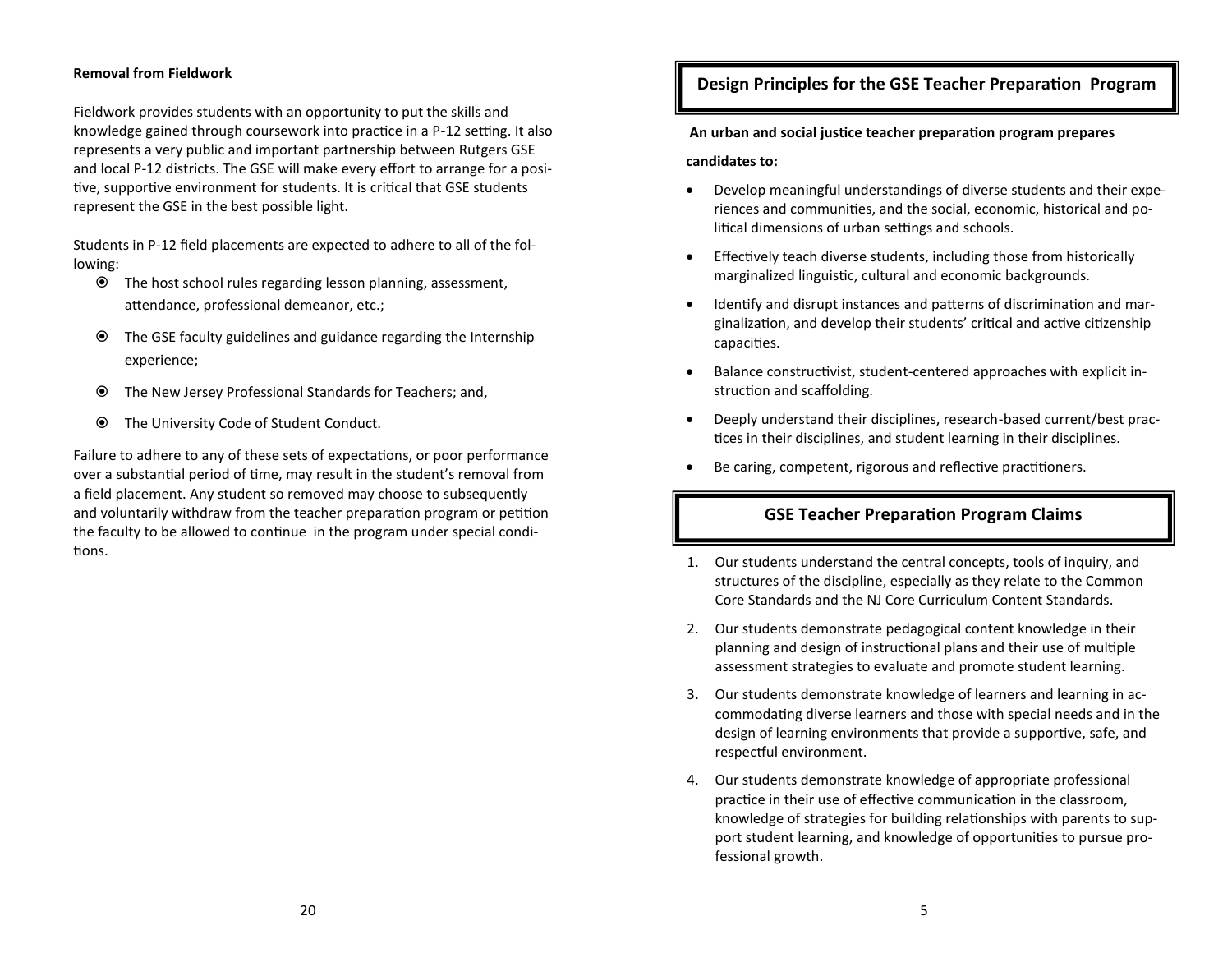## **NJ Professional Standards for Teachers**

- 1. **Learner Development:** The teacher understands how children learn and develop, recognizing that patterns of learning and development vary individually within and across the cognitive, linguistic, social, emotional, and physical areas, and designs and implements developmentally appropriate and challenging learning experiences.
- 2. **Learning Differences**: The teacher uses understanding of individual differences and diverse communities to ensure inclusive learning environments that allow each learner to reach his/her full potential.
- 3. **Learning Environments**: The teacher works with learners to create environments that support individual and collaborative learning, encouraging positive social interaction, active engagement in learning, and self motivation.
- 4. **Content Knowledge**: The teacher understands the central concepts, tools of inquiry, and structures of the discipline(s) he or she teaches, particularly as they relate to the Common Core Standards and the New Jersey Core Curriculum Content Standards and creates learning experiences that make these aspects of the discipline accessible and meaningful for learners.
- 5. **Application of Content:** The teacher understands how to connect concepts and use differing perspectives to engage learners in critical thinking, creativity, and collaborative problem solving related to authentic local and global issues.
- 6. **Assessment**: The teacher understands and uses multiple methods of assessment to engage learners in their own growth, to monitor learner progress, and to guide the teacher's and learner's decision making.
- 7. **Planning for Instruction**: The teacher plans instruction that supports every student in meeting rigorous learning goals by drawing upon knowledge of content areas, curriculum, cross-disciplinary skills, and pedagogy, as well as knowledge of learners and the community context.
- 8. **Instructional Strategies:** The teacher understands and uses a variety of instructional strategies to encourage learners to develop deep understanding of content areas and their connections, and to build skills to apply knowledge in meaningful ways.

Teacher candidates are required to record video samples of their teaching practice during Clinical Practice Phase 2 & Phase 3. Videos recorded during Clinical Practice will be uploaded to LiveText, a secure online portfolio system to be reviewed by GSE faculty and staff. In addition, videos recorded during Clinical Practice Phase 3 will be submitted to Pearson as part of the edTPA assessment. Please refer to page 13 for a description of the edTPA.

### **Mantoux Test**

NJ State law requires a tuberculosis (Mantoux) test within six months of a field experience. An original or verified copy *must* be submitted initially to the school where the field placement occurs. OSAS will arrange Mantoux screenings during the first few weeks of each semester. Alternately, students can arrange for testing with their own physician.

### **Criminal History Background Check**

Most school districts require pre-service teachers to obtain a Criminal History Background Check and/or NJ County Substitute Teaching License prior to the start of fieldwork. You can obtain a substitute teaching license through your local Board of Education or through a County Superintendents' Office. You will find complete information at the NJDOE website:

http://www.nj.gov/education/educators/license/sub/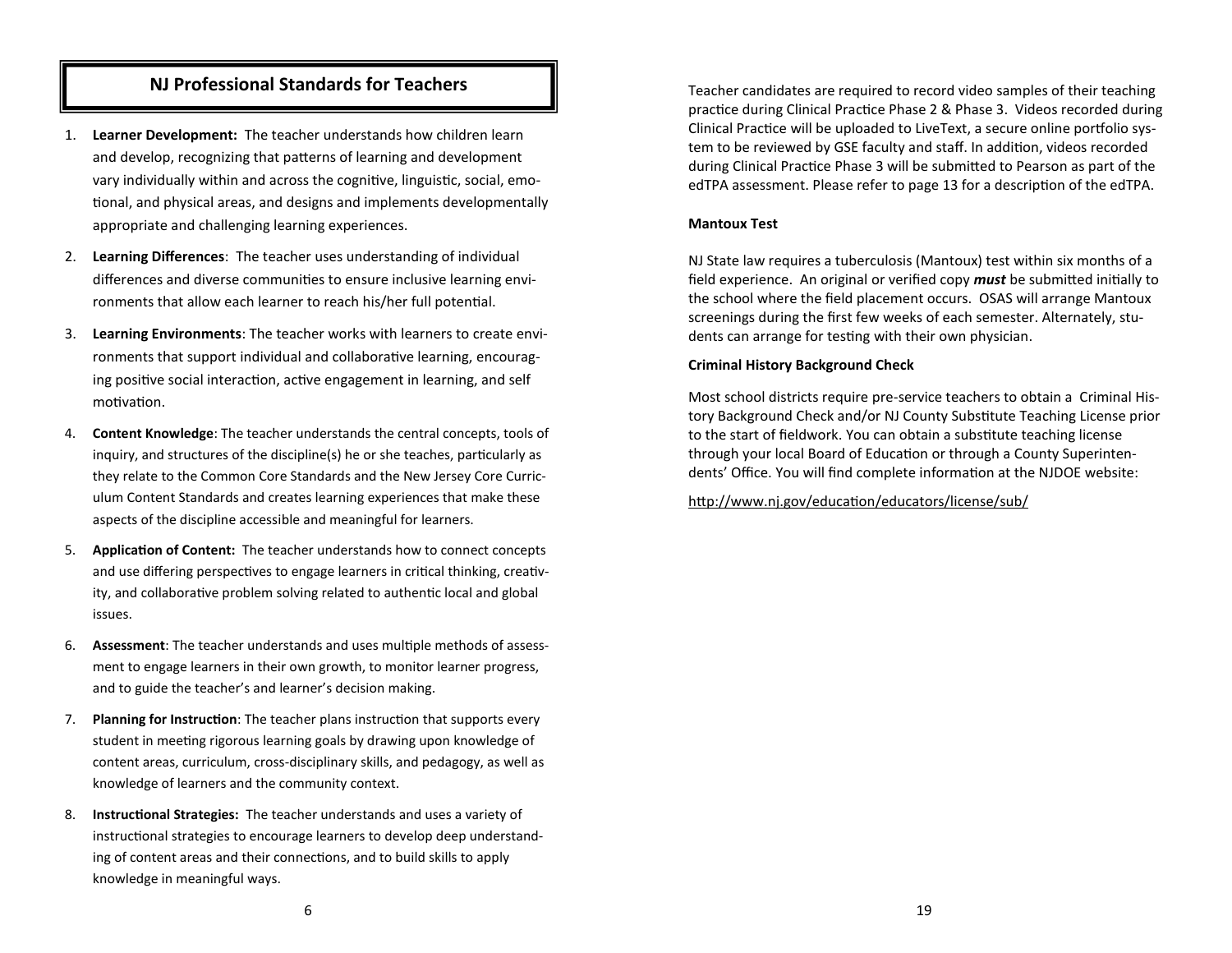## **Clinical Field Work**

All field placements are arranged by the Office of Student and Academic Services. Students must allow time in their course schedules for fieldwork, which usually requires a block of time Monday through Friday between 7:30 a.m. and 4:00 p.m. All field placements will take place within a GSE Community-School Partnership Network District. Geographical location and personal preferences will be taken into consideration, but no assurance can be made with respect to the final assignment. Students must make their own transportation arrangements for clinical field work. Clinical field work placements are made easier, and with more options, if students have access to a car.

## **STUDENTS ARE NOT PERMITTED TO ARRANGE OR CHANGE FIELD PLACEMENTS ON THEIR OWN.**

## **Special Requirements for Clinical Practice Phase 3 (Teaching Internship)**

Clinical Practice Phase 3 is a full-semester experience in a P-12 setting. Students work in a school Monday through Friday, during the school day, with a cooperating teacher who serves as mentor and master teacher. Teaching internship placements are made easier, and with more options, if students have access to a car.

Students admitted to a teacher certification program **must first apply for Clinical Practice Phase 3.** An application meeting is held every fall semester and is announced on the GSE website and via e-mail. Please adhere to the application and registration deadlines to receive a mutually agreeable placement.

Students must register for all required courses during the internship semester. Students are not allowed to register for any additional coursework during that semester.

**Students must earn passing scores on required licensure exams (Praxis II, OPI, WPT) PRIOR TO THE START OF CLINICAL PRACTICE PHASE 3.** Students should submit initial Praxis II, OPI, and WPT scores to OSAS by June 1st. They must submit *passing score(s)* on the required exams by August 30th.

- 9. **Professional Learning**: The teacher engages in ongoing individual and collaborative professional learning designed to impact practice in ways that lead to improved learning for each student, using evidence of student achievement, action research, and best practice to expand a repertoire of skills, strategies, materials, assessments, and ideas to increase student learning.
- 10. **Leadership and Collaboration:** The teacher seeks appropriate leadership roles and opportunities to take responsibility for student learning, to collaborate with learners, families, colleagues, other school professionals, and community members to ensure learner growth, and to advance the profession.
- 11. **Ethical Practice:** The teacher acts in accordance with legal and ethical responsibilities and uses integrity and fairness to promote the success of all students.

www.state.nj.us/njded/profdev/profstand

# **The Office of Student and Academic Services**

The Office of Student and Academic Services (OSAS) is happy to assist you in navigating through your GSE program. Please feel free to stop by the office during regular business hours, Monday through Friday 8:30 to 5:00. If you wish to set up an appointment with a staff member please contact Ken at (848) 932- 0743 or Ericka at (848) 932-0741.

# **Program Control Sheets**

For every five-year teacher preparation program there is a yellow program control sheet. This definition of the program has been approved by the New Jersey State Department of Education to lead to the named certification(s). Deviating from the required courses may be discussed with and suggested by faculty advisors but should be approved as early in the program as possible by the program coordinator in consultation with the Associate Dean for Teacher Education.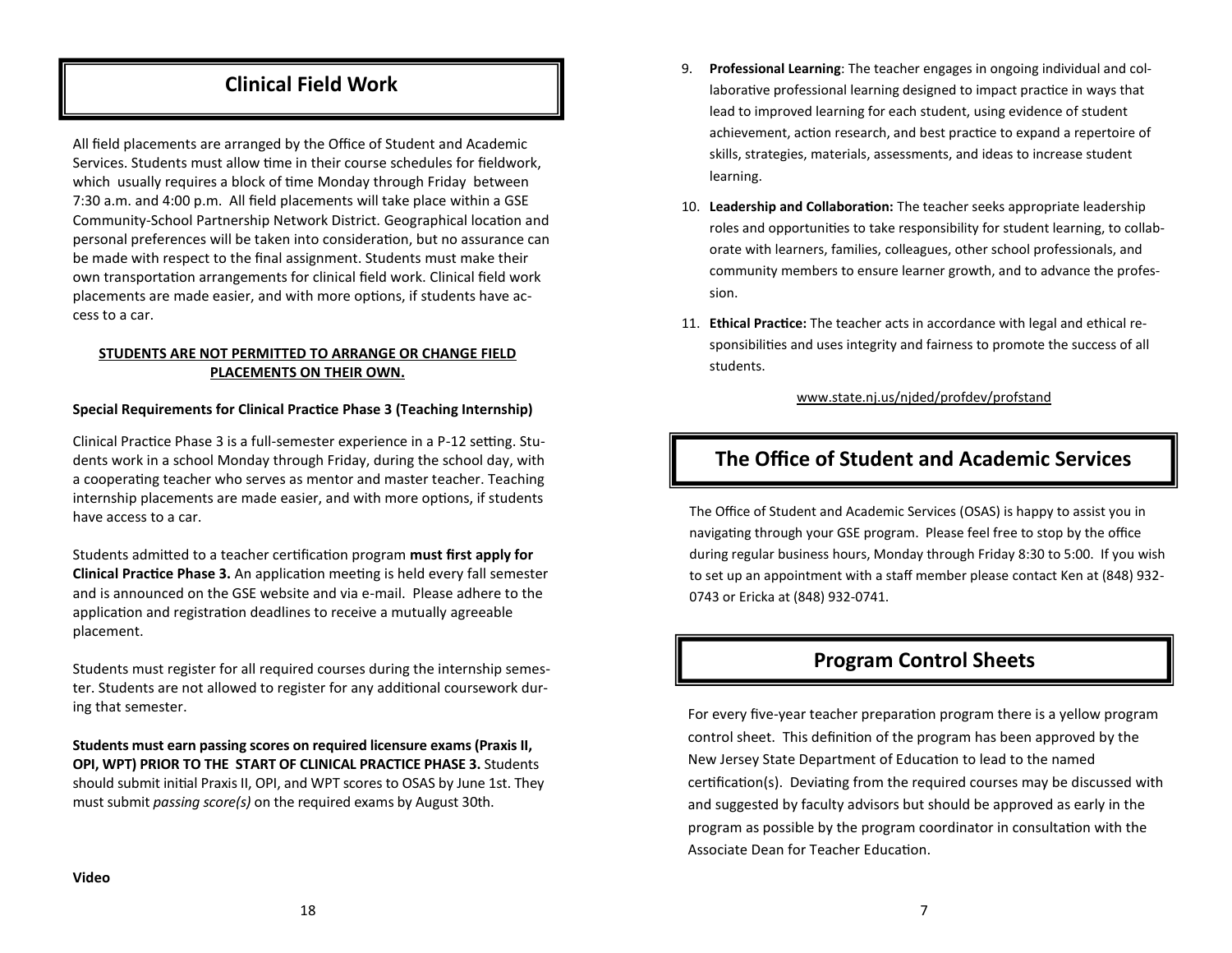## **Program Policies**

### **Advancement to Graduate Status**

Students in the five-year teacher preparation program may only proceed to the graduate (fifth year) portion of the program if all of the following conditions are met:

- A bachelor's degree has been completed with an appropriate major and a cumulative GPA of 2.75 or higher;
- Satisfactory academic work has been demonstrated in every one of the required Education courses:
	- $\checkmark$  A grade of C or better has been earned in every Education course;
	- $\checkmark$  No more than one grade of C has been earned as a final grade in Education coursework;
	- $\checkmark$  Any coursework with an original grade of D or F has been successfully retaken and a grade of A, B, or C earned.
- A program-specific faculty committee has reviewed the student's record at the end of the fourth year and recommended continuation.

Exceptions to these rules may be granted only by GSE Faculty in consultation with the Associate Dean of Teacher Education

## **Removal from Program**

The GSE has an obligation to the citizens of the state of New Jersey to prepare and only recommend for certification caring, competent teachers. In rare circumstances, the faculty identifies a student who does not meet our definition of that standard. In those cases, the student is asked to leave the program. Any of the following violations may cause a student's removal from the program:

- Violations of the Rutgers Policy on Academic Integrity;
- Violations of the University Code of Student Conduct http:// catalogs.rutgers.edu/generated/gse\_current/pg70.html
- $\odot$  Inconsistencies with the NJ Professional Standards for Teachers
- Concerns raised by partner school personnel regarding conduct or progress in teaching abilities
- Removal from Teaching Internship for any of the reasons listed above.

# **Balance of Clinical Work and Course Work Every Semester**

GSE Teacher Candidates enroll in a balance of both clinical work and course work every semester. Students should plan accordingly. Refer to your individual program control sheet for a complete list of semester-by-semester requirements.

## **Program Phases**

| <b>First Fall</b>                                                                                                                                                                                             | <b>First Spring</b>                                                                                                                                                                                                            |
|---------------------------------------------------------------------------------------------------------------------------------------------------------------------------------------------------------------|--------------------------------------------------------------------------------------------------------------------------------------------------------------------------------------------------------------------------------|
| <b>Clinical Experience Phase 1</b>                                                                                                                                                                            | Clinical Practice Phase 2                                                                                                                                                                                                      |
| 05:300:498<br>30 hours minimum on Fridays,<br>11:30am - 4:00pm<br>Activity-centered field work di-<br>rectly connected to GSE Core<br>Courses: Urban Education 1 and<br><b>Teaching Emerging Bilinguals 1</b> | 05:300:499<br>180 hours minimum - 2 full days<br>per week (Tues & Thurs) for 14<br>weeks, 7:00am - 4:00pm*<br>Field work connected to GSE<br>٠<br>methods courses<br>Key assignment: Clinical Teach-<br>ing Work Sample (CTWS) |
|                                                                                                                                                                                                               |                                                                                                                                                                                                                                |
| <b>Second Spring</b>                                                                                                                                                                                          | <b>Second Fall</b>                                                                                                                                                                                                             |
| <b>Community-Based Experience</b>                                                                                                                                                                             | <b>Clinical Practice Phase 3</b>                                                                                                                                                                                               |
| In conjunction with<br>05:300:406/15:253:540/15:255:<br>539                                                                                                                                                   | 15:255:535<br>Full-time, five days per week for<br>the whole semester                                                                                                                                                          |
| Teacher as a part of the broader<br>community<br>Connecting with families and<br>students outside of the tradi-<br>tional classroom setting                                                                   | 7:00am - 4:00pm*<br>Key assignment: edTPA                                                                                                                                                                                      |

*\*GSE teacher candidates are expected to follow the host school district's calendar and bell schedule. Candidates are expected to participate in after school activities during Phases 1 & 2 at the discretion of the District Liaison.*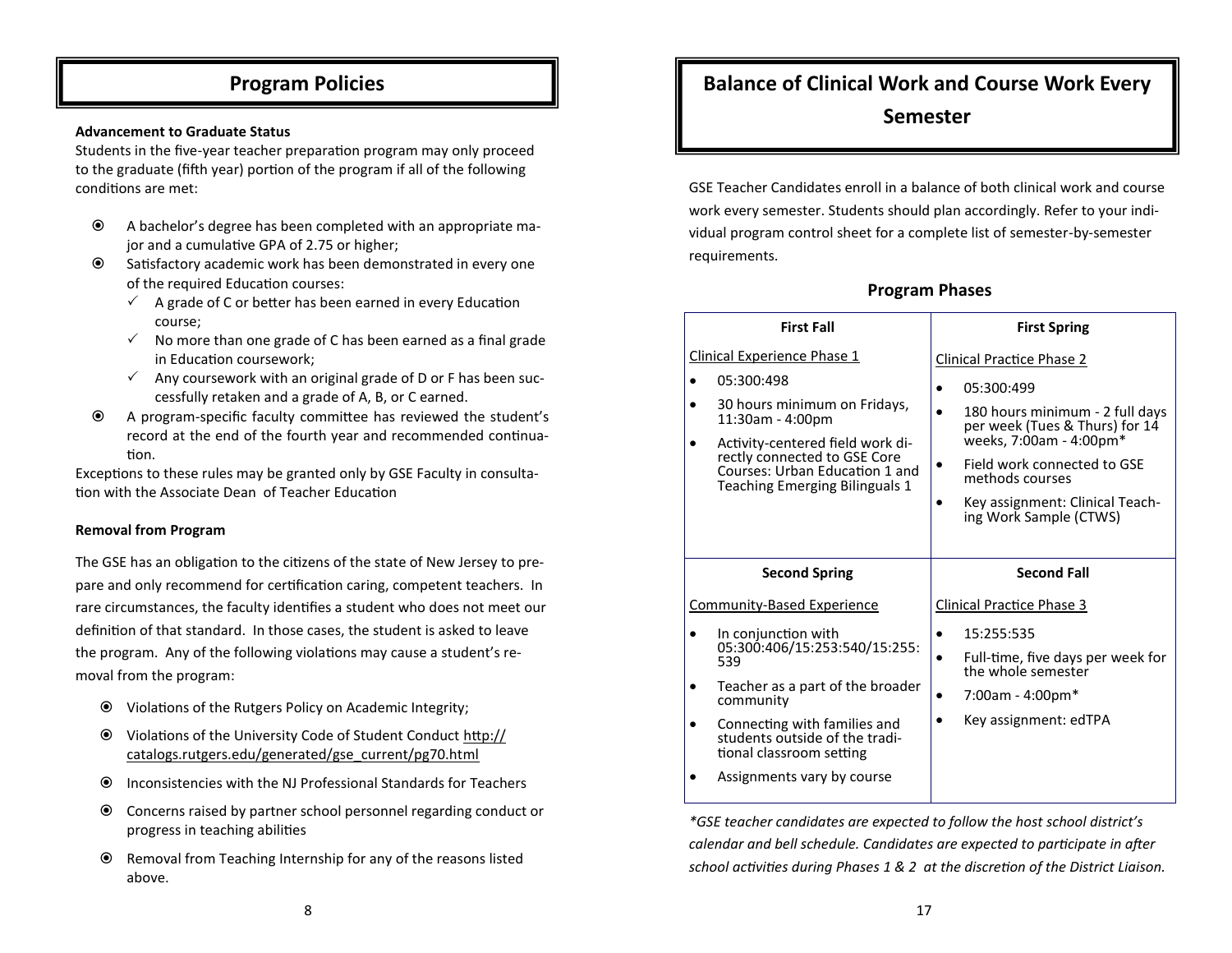# **GSE Community School Partnership Network**

# **(GSE-CSPN)**

The GSE has developed mutually beneficial partnerships with several local public school districts. **All clinical work will take place in a GSE-CSPN clinical partner district.** Limited exceptions will be made for students enrolled in certain programs.

### **GSE-CSPN Clinical Partner Districts:**

*Local GSE-CSPN Clinical Partner Districts:*

- Bound Brook (Somerset County)
- Franklin Township (Somerset County)
- New Brunswick (Middlesex County)
- North Brunswick (Middlesex County)
- Highland Park (Middlesex County)
- Rahway (Union County)

*Northern/Southern Regional GSE-CSPN Clinical Partner Districts:*

- Neptune (Monmouth County)
- Northern "hub" district (Bergen/Hudson County, specific district TBD)
- Southern "hub" district (Burlington/Camden County, specific district TBD)

### **Goals of the GSE-CSPN:**

- To develop strong connections between the GSE, school districts, local community-based organizations, and families to support the education of P-12 students and advance the practice of high quality teaching and learning.
- To offer a forum focused on shared influence and knowledge to promote the education profession and renew its responsibility to advance equity and excellence within schools and the broader community.
- Promote a culture of education committed to active engagement in the school and community;
- To provide a resource for ongoing and reciprocal professional development for all participants guided by need and situated in a critical understanding of diverse P-12 learners.

As is evidenced throughout this Handbook, the GSE's Teacher Preparation Program holds teacher candidates to high expectations not only in their academic performance but in their conduct as well. It is possible for a student who is in good academic standing by University standards to be dismissed from the Teacher Preparation Program for not meeting ethical, dispositional, or performance standards as detailed in the New Jersey Professional Standards for Teachers.

Examples of poor ethical, dispositional, or performance standards that may lead to dismissal include: lying, plagiarizing, showing disrespect for individuals, posting inappropriate comments/photos on social media, failing to communicate in a timely and reasonable manner with GSE faculty and staff, behaving inappropriately in a clinical setting, or demonstrating a lack of commitment to the learning and well-being of P-12 students. During clinical work – particularly Clinical Practice – performance expectations are even higher. GSE teacher candidates are representatives of the University responsible for interacting directly and indirectly with P-12 students. Further, GSE teacher candidates are guests in GSE-CSPN clinical partner districts; As such, they are responsible for upholding the host school's rules and policies. Concerns raised by partner school personnel regarding a teacher candidate's inappropriate conduct or poor progress in teaching abilities may result in removal from the GSE's Teacher Preparation Program.

### **Student Academic Appeals**

Any disciplinary decisions such as removal from the Internship or removal from the program may be appealed by the student. Whenever possible, student academic appeals are handled within the program. The student should take the issue to the department chair or program director for review and mediation. The chair or director consults with all parties and proposes a resolution. If this is unsuccessful, the matter is referred to the appropriate Graduate School of Education Committee on Admissions and Scholastic Standing as designated in Graduate School of Education bylaws.

Please refer to the GSE Catalog for a complete listing of programs and policies: http://catalogs.rutgers.edu/generated/gse\_current/index.html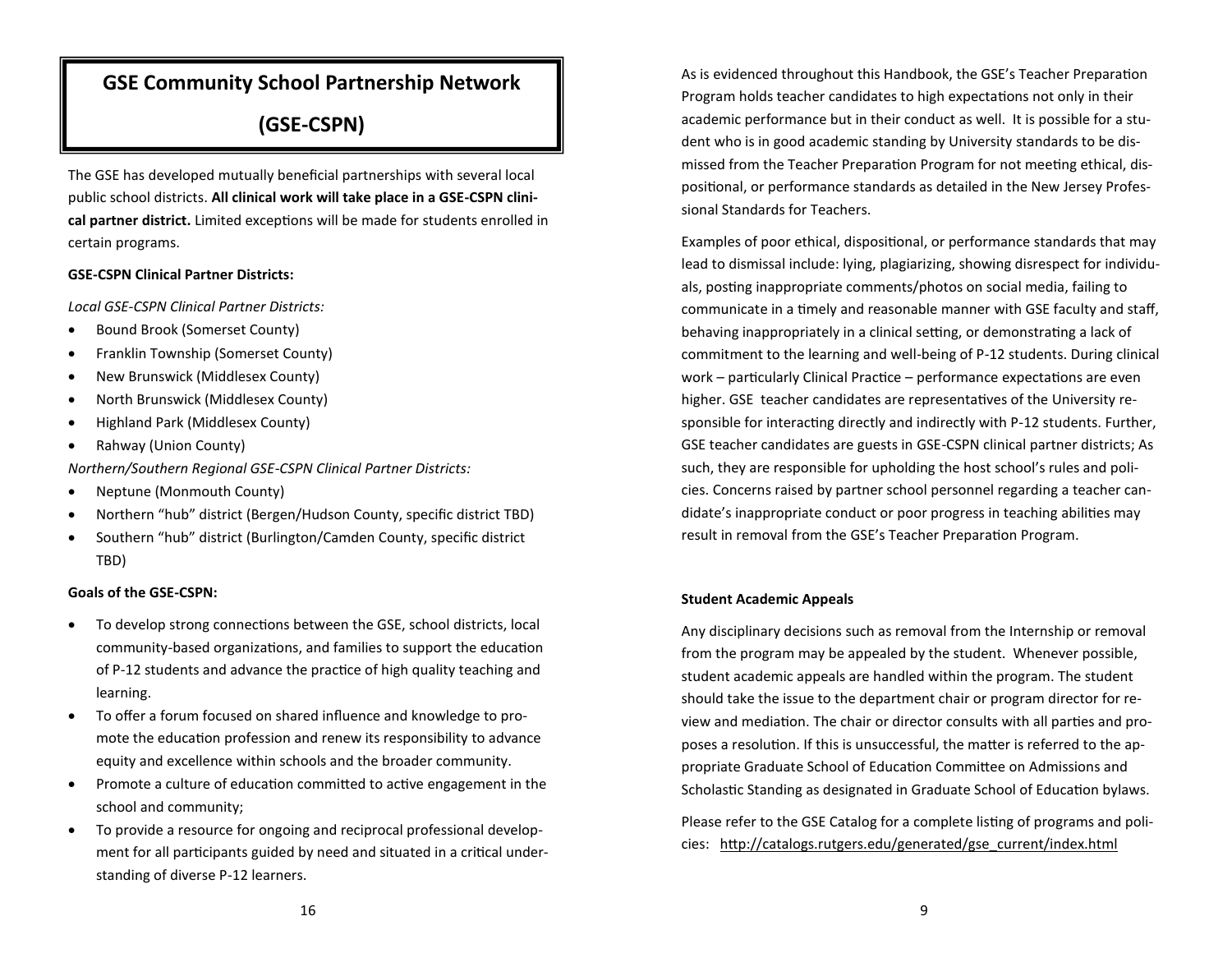## **Leave of Absence**

Students wishing to take a leave of absence from the GSE during the graduate portion of their program **must inform OSAS and must register** for one of the following "courses" for **each semester of the leave:**

- **15:250:800** Matriculation Continued for students in Dance Education, Elementary Education, English Education, Language Education, Math Education, Science Education
- **15:310:800** Matriculation Continued for students in Social Studies Education
- **15:290:800** Matriculation Continued for students in Special **Education**

Please refer to the "Continuous Registration" portion of the GSE catalog for details: http://catalogs.rutgers.edu/generated/gse\_current/pg37.html

# **Student Responsibility to Keep Informed**

The online catalog of the Graduate School of Education (GSE) at Rutgers, The State University of New Jersey, is the student's official guideline for information, policy, and procedures governing educational programs. Students should refer often to the Graduate School of Education catalog and should become familiar with its contents. You can access the GSE catalog online at http://catalogs.rutgers.edu/generated/gse\_current/

Additional information regarding scheduling, registration, and deadlines is provided each semester at the Office of the University Registrar's website (http://registrar.rutgers.edu) and GSE website (http://gse.rutgers.edu).

The academic adviser is the student's mentor and guide for the academic program. The student should consult with the adviser regularly--at least once each semester.

For assistance with general rules, regulations, policies, and procedures, the staff in the Office of Student and Academic Services, Room 110 in the Graduate School of Education, is most knowledgeable and helpful, and the staff members welcome the opportunity to assist students.

Please refer to the GSE catalog for a complete list of programs and policies:

## http://catalogs.rutgers.edu/generated/gse\_current/

## **Program Completion Requirements**

Students must have

- Earned a baccalaureate degree with an appropriate major for area of certification;
- Submitted a portfolio/writing requirement or passed a comprehensive examination if required by their program;
- Satisfied the General Education Distribution;
- Completed 60 credits in liberal arts (these credits can include courses in the major but cannot include courses in professional education and/or other vocationally-oriented coursework (accounting, engineering, etc.); no School 05 or School 15 courses may be included; **E-credit courses do NOT count;**
- Satisfied the Physiology & Hygiene requirement (administered by the OSAS during the final Spring semester);
- **◎** Satisfied the HIB Prevention requirement ;
- $\odot$  Submitted a portfolio of exemplary work;
- Satisfied all requirements listed on the program control sheet; and
- Achieved a cumulative grade point average of 3.0 in the Master's degree as well as any rules as set forth in the Graduate Catalog.

NOTE: courses used to satisfy the General Education Distribution and 60 credits in liberal arts may be satisfied at RU or at another accredited college or university (including community colleges.) The credits do NOT need to be transferred to your RU transcript, but you must submit an original transcript to the OSAS once a grade is posted.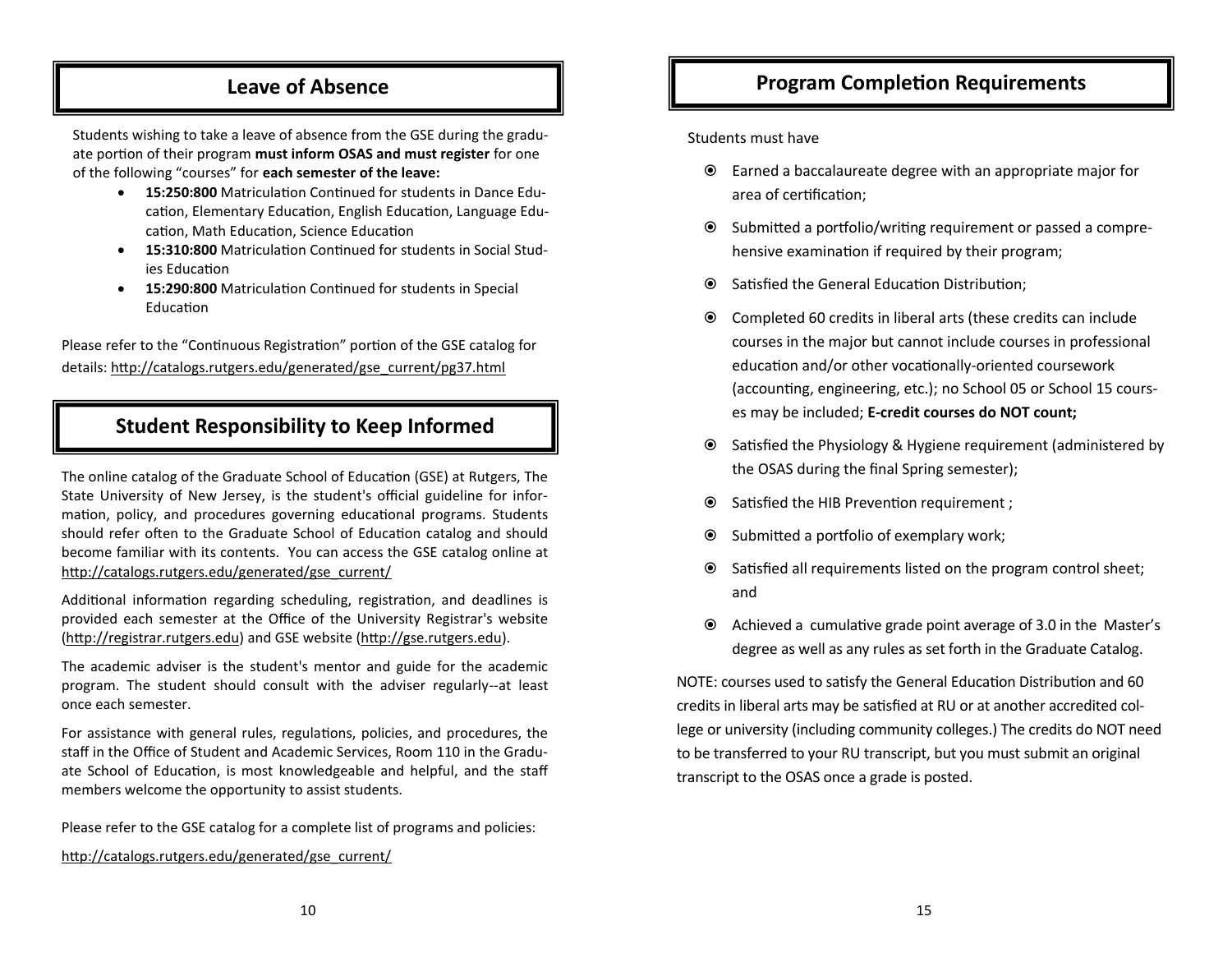## **Earning Credit**

### **Placement Tests**

AP & CLEP tests can be used to satisfy the liberal arts total credit requirement and the general education distribution requirement as long as college credits have been awarded for the work and these credits are reflected on an official undergraduate transcript.

### **Transfer Courses**

Students may count courses taken at a community college toward satisfying GSE general education requirements for the following areas: arts, humanities, math, science, and foreign languages, and toward the required 90 credits of liberal arts.

In cases where students are required to take specific courses that are offered at community colleges (830:101 or 300:200), students need to prove equivalency through NJ Transfer. No other GSE requirements can be satisfied with community college courses except in the case of Social Studies core curriculum content requirements.

### **Pass/No Credit Option**

An undergraduate student may take liberal arts courses pass/no credit to satisfy the general education distribution requirement providing approval to do so has been given by the student's undergraduate college. Graduate students **may not** satisfy these requirements with a pass/nc option.

#### **Graduate Enrollment in Undergraduate Courses**

Any course numbered 500 and above is designed for graduate students and normally carries credit toward one of the graduate degrees. Certain advanced undergraduate courses numbered in the 300s and 400s may also be approved for a given graduate student. In order to receive graduate credit for an undergraduate course, students must get explicit written approval from their advisor and **must register for the 300 or 400 level course with a G-prefix.**

**The graduate portion (5th year) of your program is minimally 30 credits; graduate electives must be taken AFTER you earn your BA/BS degree as they are designed to be part of the 5th/graduate year.**

## **Graduation**

### **Graduation Application**

The application is due to the Registrar's Office on:

- October graduation: 10/1
- January graduation: 1/4
- May graduation: 4/1

Students must apply for graduation online at:

http://www.ugadmissions.rutgers.edu/Diploma

### **Graduation Ceremony**

- The ceremony is held in May.
- Up-to-date information will be posted on the GSE website.

## **Certification**

### **Applying for and receiving a Certificate of Eligibility with Advanced Standing (CEAS)**

- The Office of Student and Academic Services (OSAS) processes certification applications for all eligible students. Certificate applications and instructions are available in GSE room 110. Teacher licenses are issued by the NJ Department of Education (NJDOE).
- OSAS will recommend students to the NJDOE for a Certificate of Eligibility with Advanced Standing (CEAS) after they meet all program completion requirements listed on page 9 of this handbook AND the Ed.M. degree is posted to their transcript.
- The NJDOE will not issue a CEAS to a candidate until he/she submits passing scores for all appropriate license examinations to the State (Praxis II, OPI/OPIc, WPT).
- The Certificate of Eligibility with Advanced Standing is valid for life and permits the holder to obtain a teaching position. These certificates allow the candidate to seek and accept offers of employment as teachers in public schools.